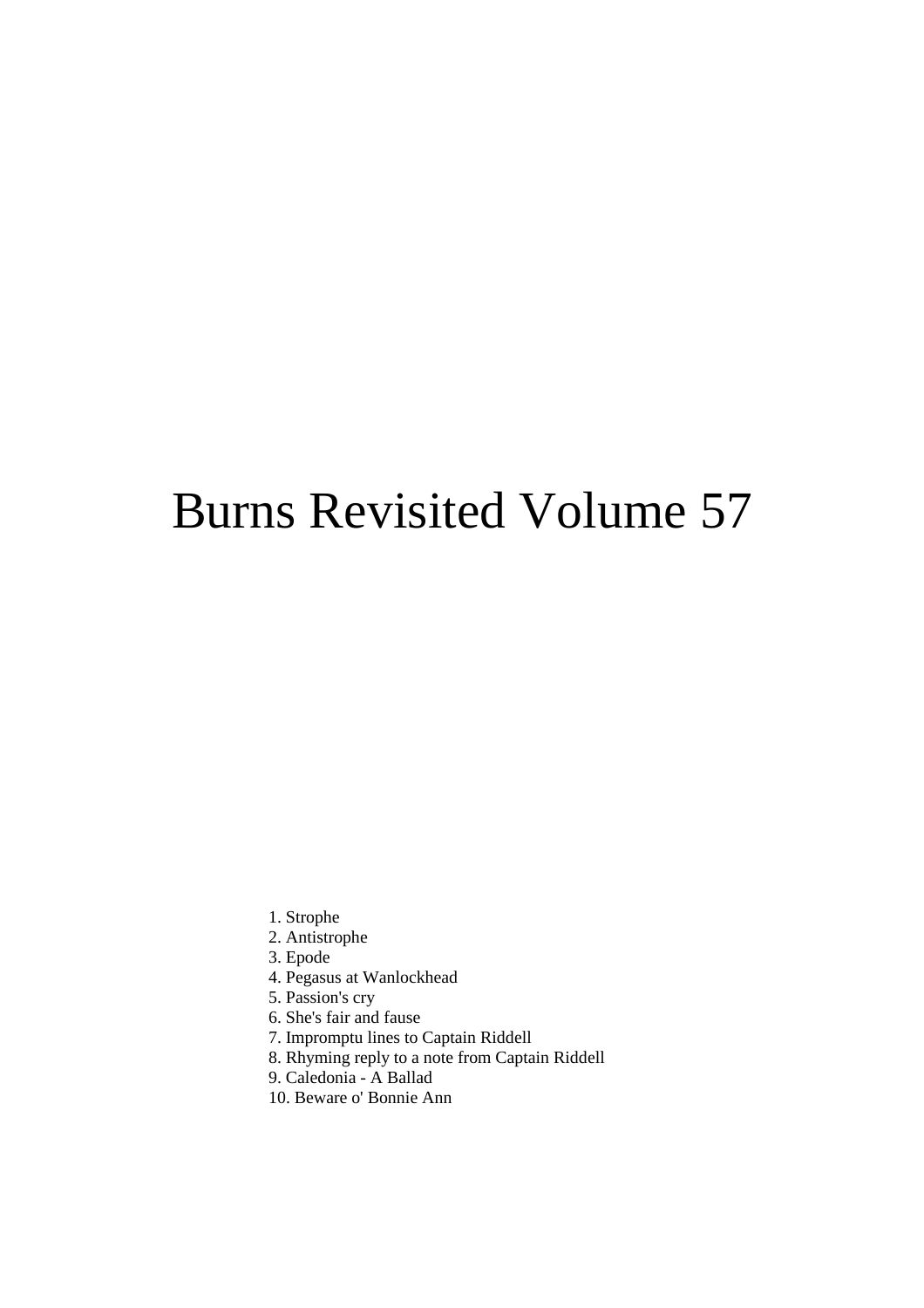Strophe

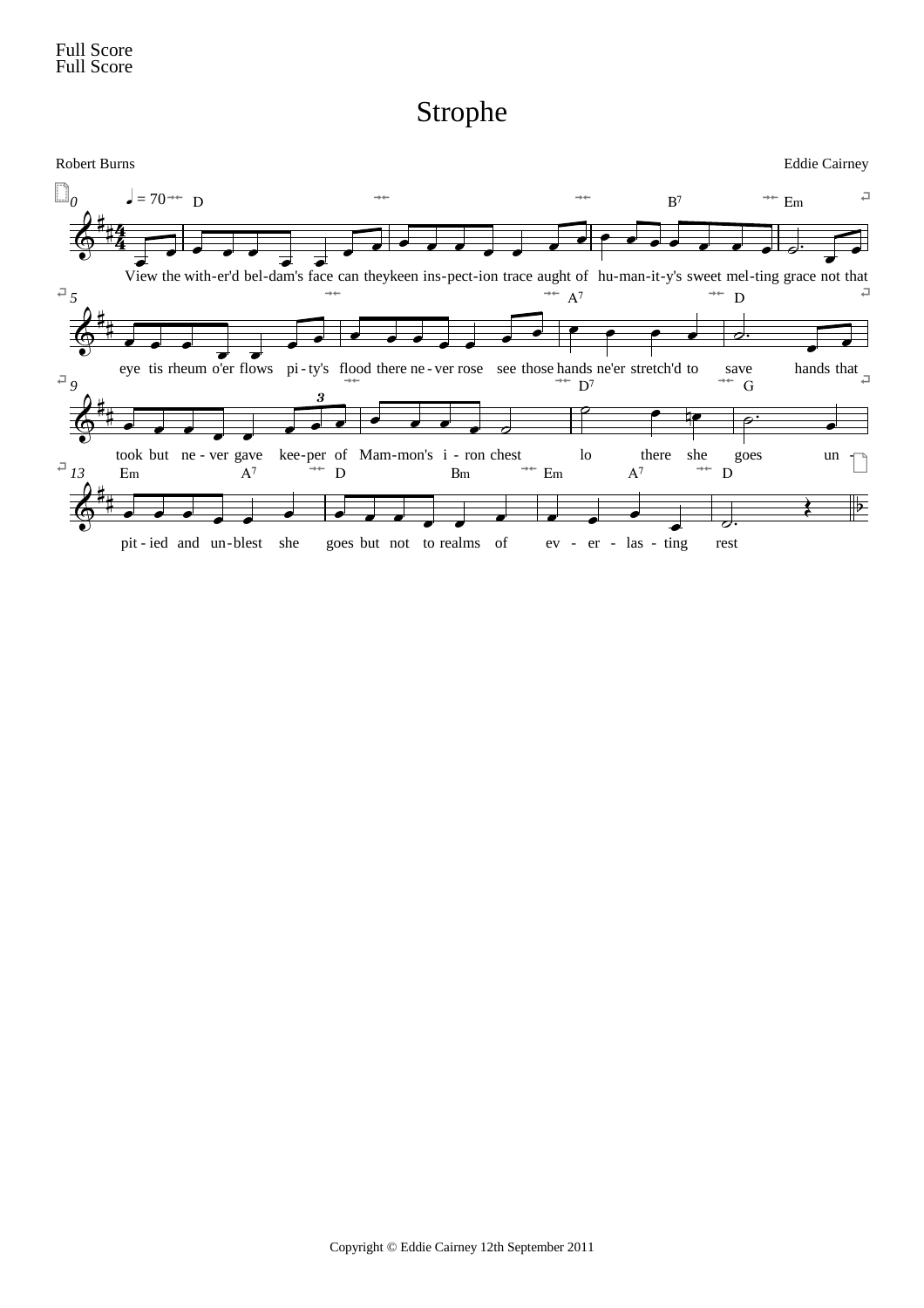## Antistrophe

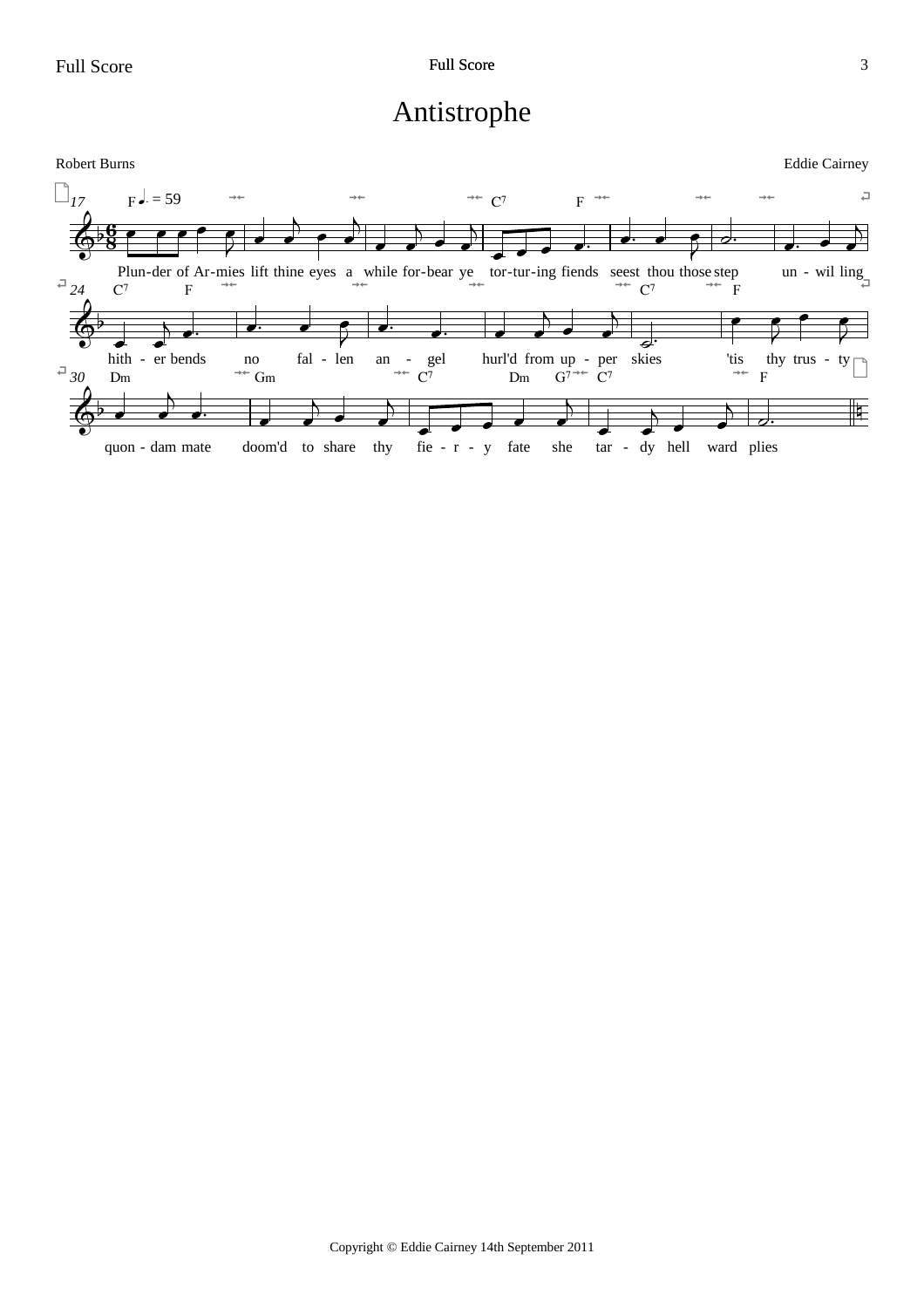# Epode

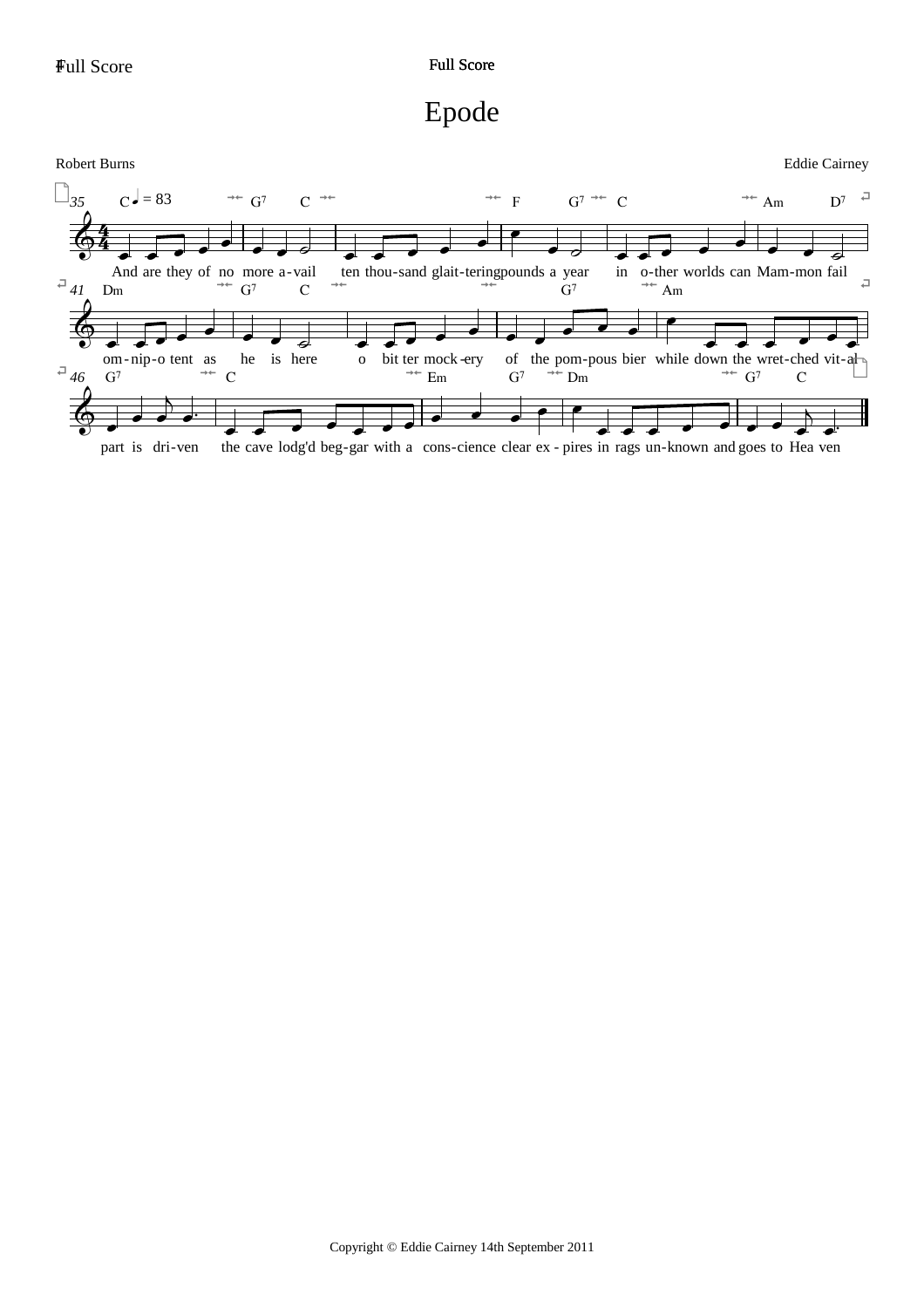### Pegasus at Wanlockhead



### **Verse 2**

Obliging Vulcan fell to work Threw by his coat and bonnet And did Sol's business in a crack Sol paid him with a sonnet Ye Vulcan's sons of Wanlockhead Pity my sad disaster My Pegasus is poorly shod I'll pay you like my master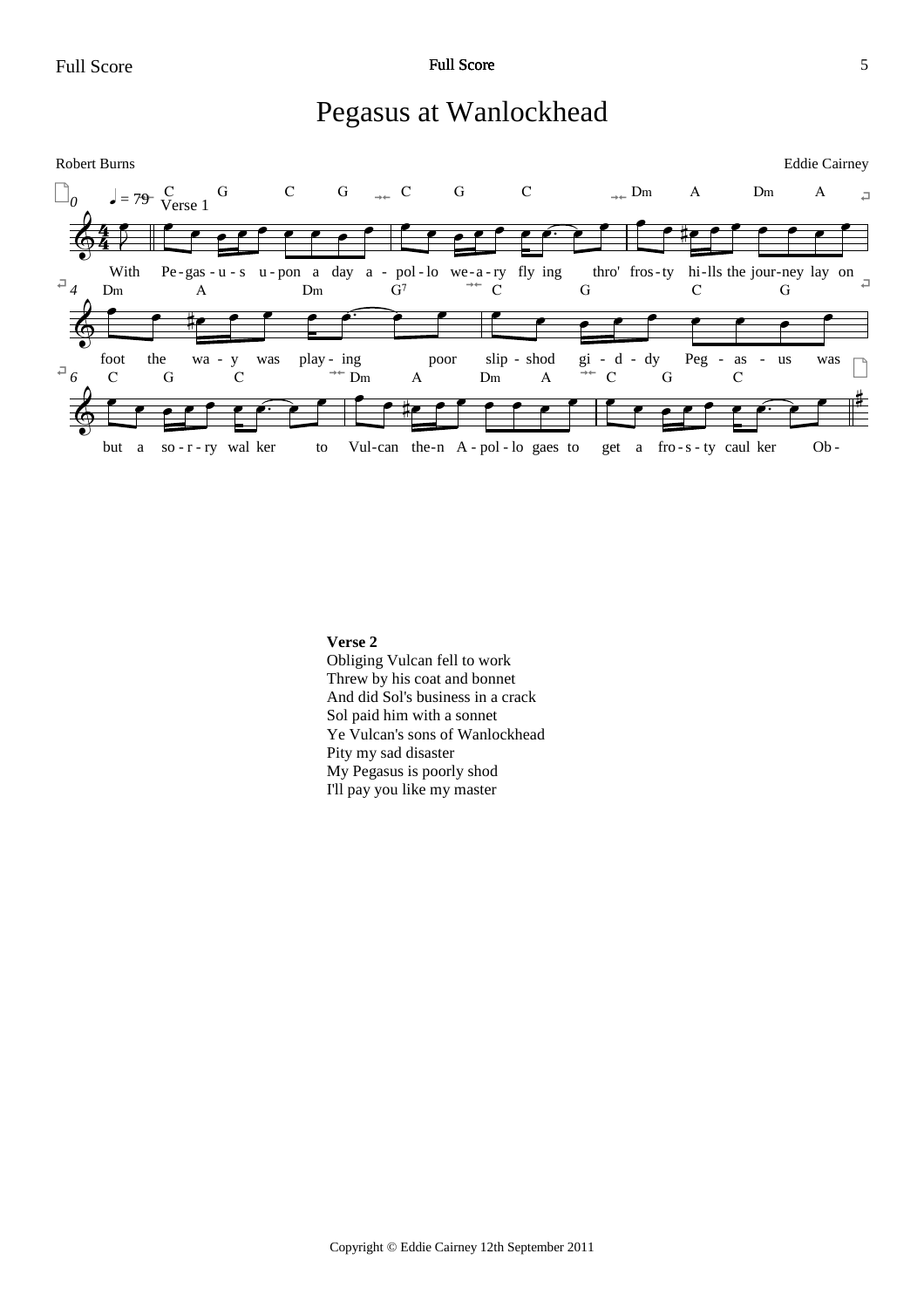### Passion's Cry



### Verse 1

In vain would Prudence with decorous sneer Point out a cens'ring world and bid me fear Above that world on wings of love I rise I know its worst and can that worst despise

### Refrain

'Wronged injured shunned unpitied unredrest The mocked quotation of the scorner's jest' Let Prudence' direst bodements on me fall Clarinda rich reward o'erpays them all

#### **Bridge**

By all on High adoring mortals know By all the conscious villain fears below By what Alas Much more my soul alarms My doubtful hopes once more to fill thy arms E'en shouldst thou false forswear each guilty tie Thine and thine only I must live and die

### Verse 2

As low-borne mists before the sun remove So shines so reigns unrivalled mighty love In vain the laws their feeble force oppose Chained at his feet they groan Love's vanquished foes

#### Verse 3

In vain Religion meets my shrinking eye I dare not combat but I turn and fly Conscience in vain upbraids th' unhallowed fire Love grasps his scorpions stifled they expire

#### Refrain

**Bridge** 

#### Verse 4

Reason drops headlong from his sacred throne Thy dear idea reigns and reigns alone Each thought intoxicated homage yields And riots wanton in forbidden fields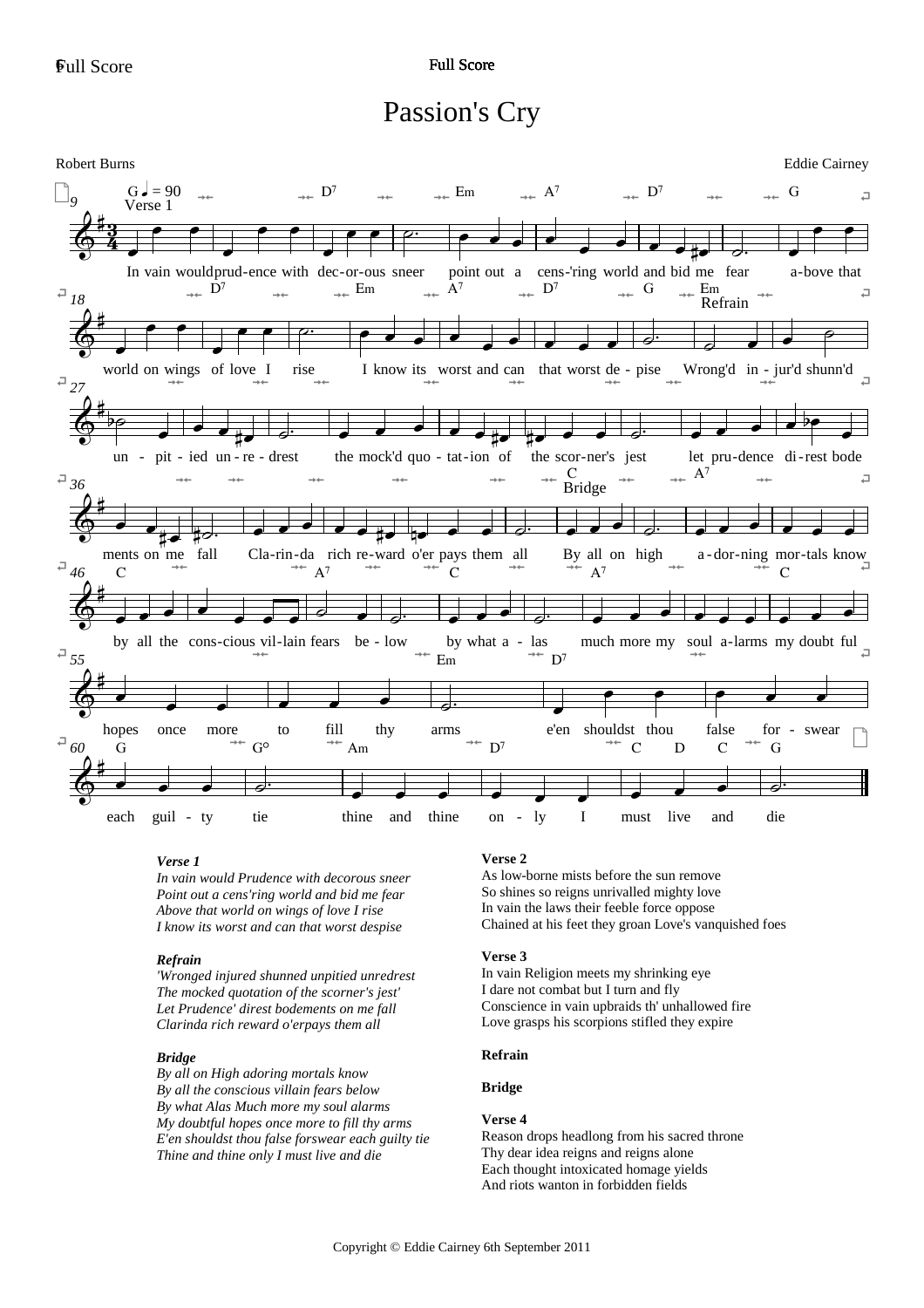



### **Verse 2**

Whae'er ye be that woman love To this be never blind Nae ferlie 'tis tho' fickle she prove A woman has't by kind O Woman lovely Woman fair An angel form's faun to thy share 'Twad been o'er meikle to gi'en thee mair I mean an angel mind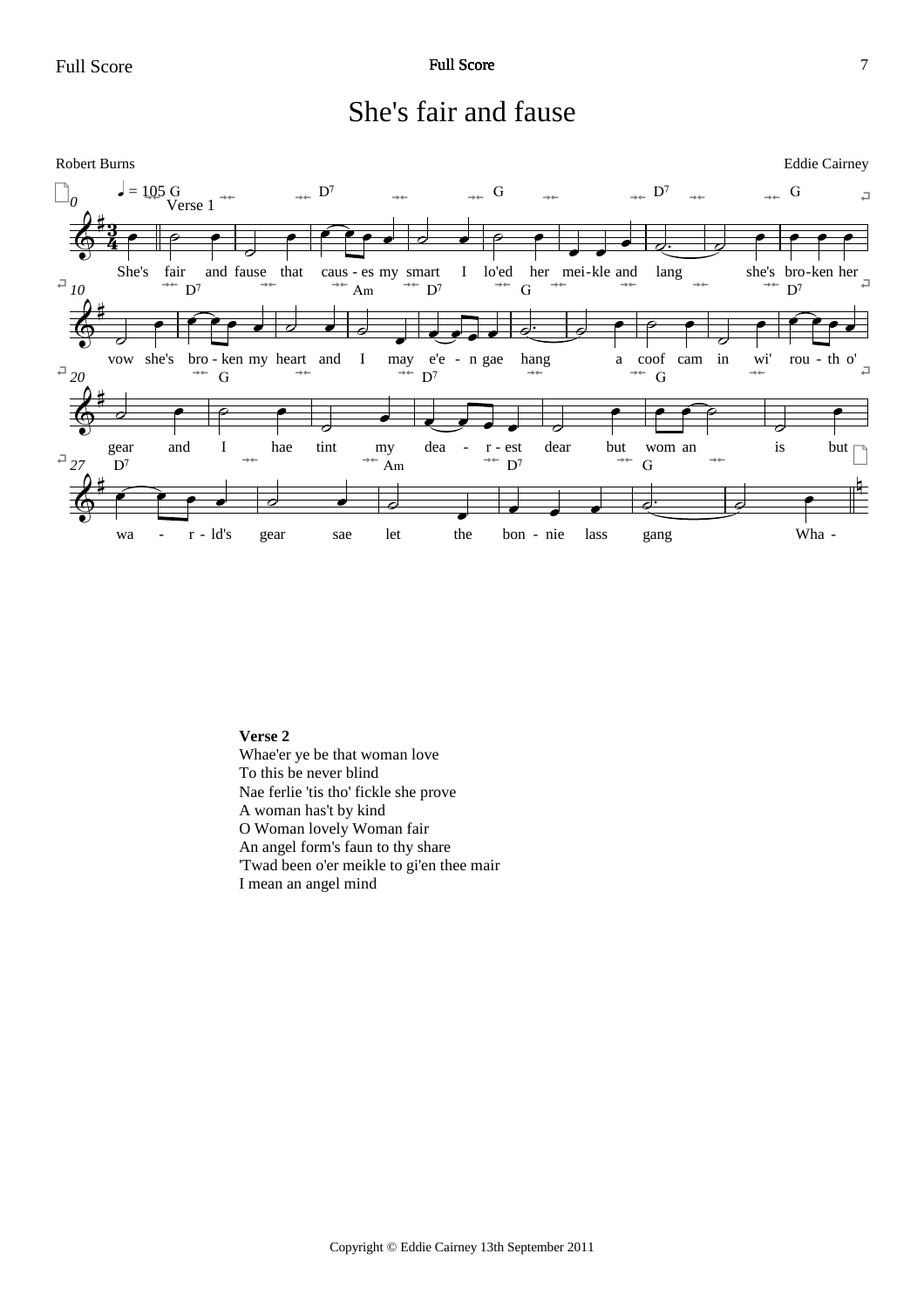## Impromptu lines to Captain Riddell



### **Verse 2**

Our friends the Reviewers Those chippers and hewers Are judges of mortar and stone sir But of meet or unmeet In a fabric complete I'll boldly pronounce they are none sir

### **Verse 3**

My goose quill too rude is To tell all your goodness Bestow'd on your servant the Poet Would to God I had one Like a beam of the sun And then all the world sir should know it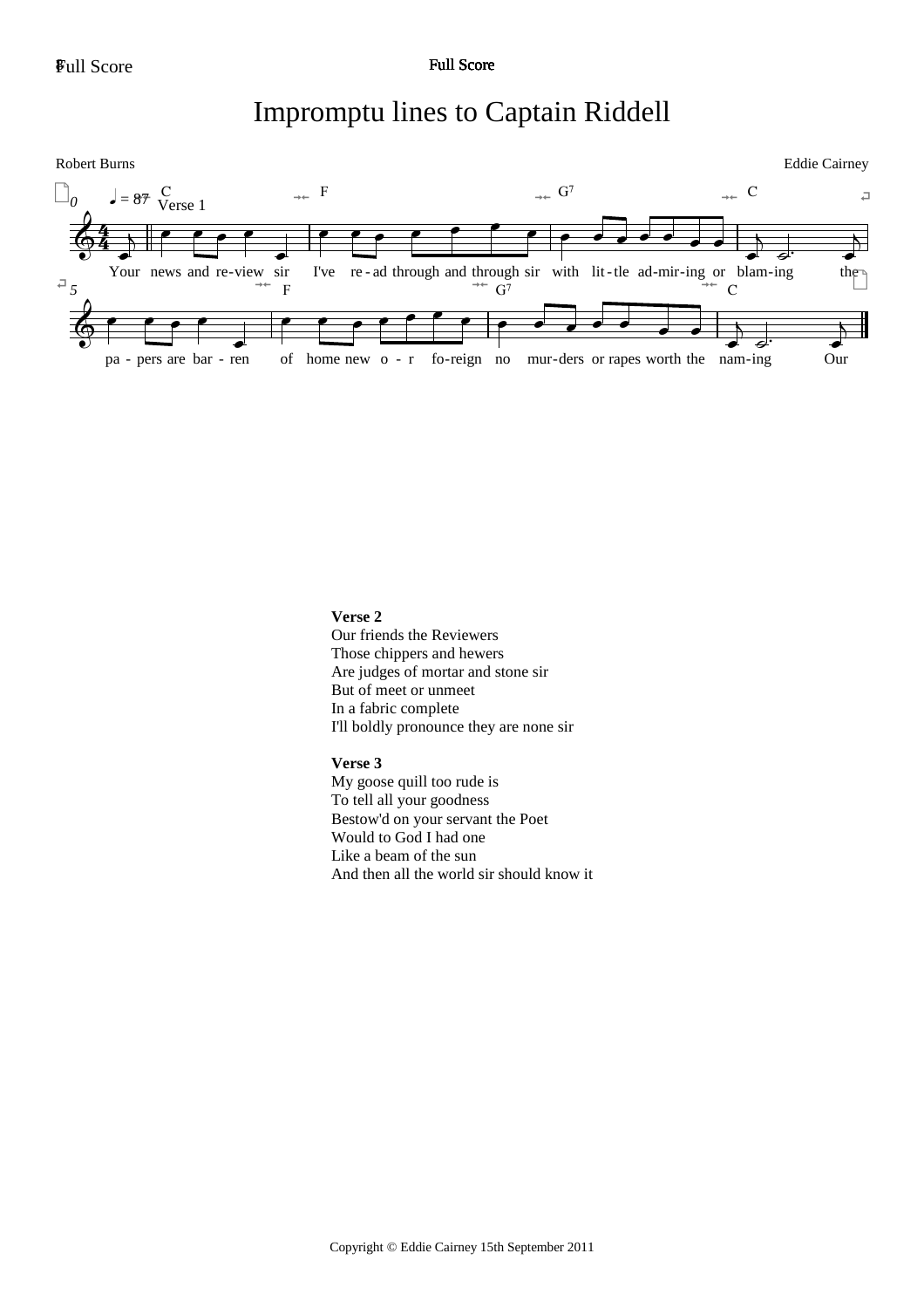# Rhyming reply to a note from Captain Riddell

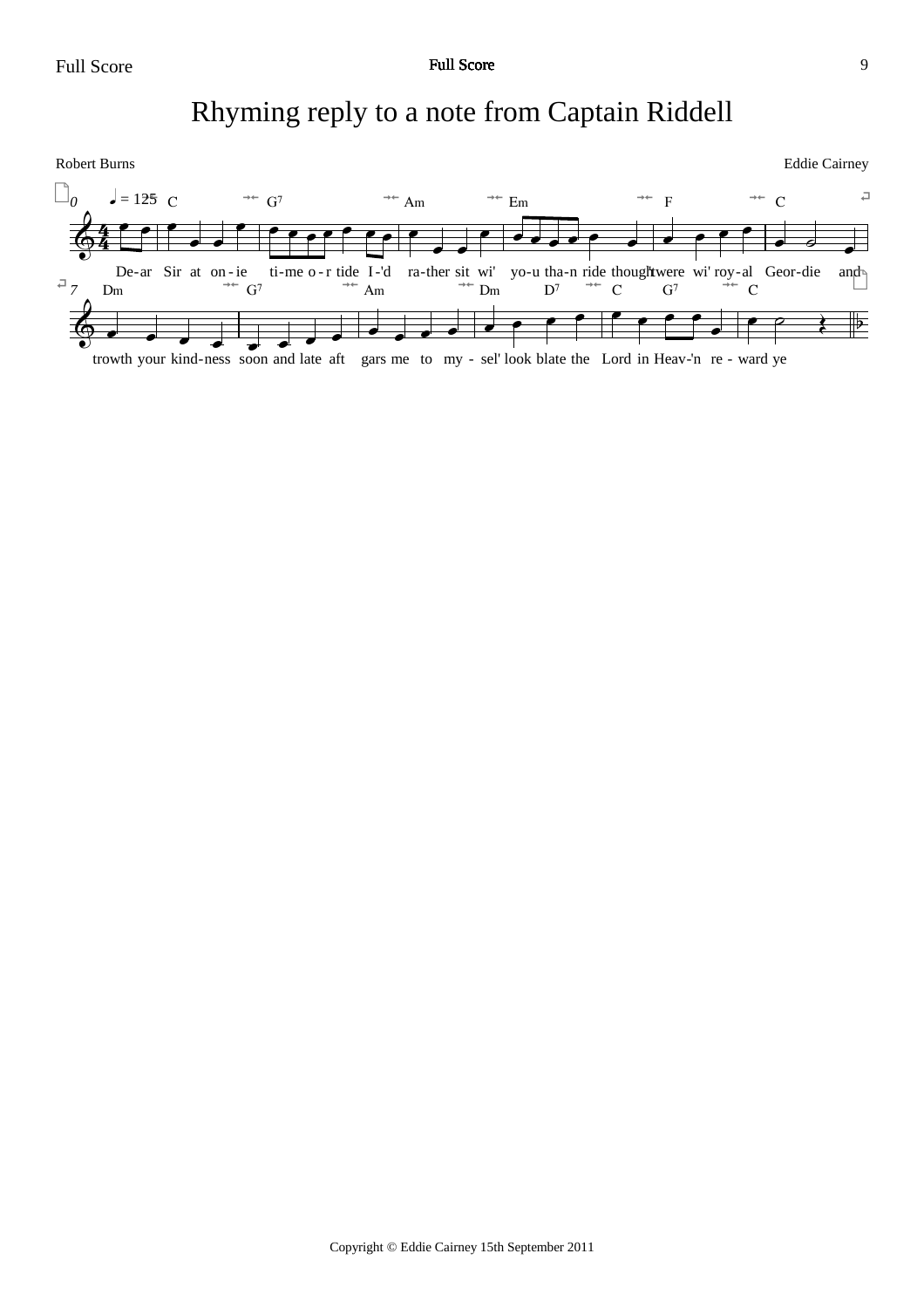### Caledonia



heav - 'n - ly re - l - at ions there fixed her reign and pledg'd her their go - d-heads to war-rant it good good A

### **Verse 2**

A lambkin in peace but a lion in war The pride of her kindred the heroine grew Her grandsire old Odin triumphantly swore Whoe'er shall provoke thee th' encounter shall rue With tillage or pasture at times she would sport To feed her fair flocks by her green rustling corn But chiefly the woods were her fav'rite resort Her darling amusement the hounds and the horn

### **Verse 3**

Long quiet she reigned till thitherward steers A flight of bold eagles from Adria's strand Repeated successive for many long years They darken'd the air and they plunder'd the land Their pounces were murder and terror their cry They'd conquer'd and ruin'd a world beside She took to her hills and her arrows let fly The daring invaders they fled or they died

### **Verse 4**

The Cameleon Savage disturb'd her repose With tumult disquiet rebellion and strife Provok'd beyond bearing at last she arose And robb'd him at once of his hopes and his life The Anglian lion the terror of France Oft prowling ensanguin'd the Tweed's silver flood But taught by the bright Caledonian lance He learned to fear in his own native wood

### **Verse 5**

The fell Harpy raven took wing from the north The scourge of the seas and the dread of the shore The wild Scandinavian boar issued forth To wanton in carnage and wallow in gore O'er countries and kingdoms their fury prevail'd No arts could appease them no arms could repel But brave Caledonia in vain they assail'd As Largs well can witness and Loncartie tell

### **Verse 6**

Thus bold independent unconquer'd and free Her bright course of glory for ever shall run For brave Caledonia immortal must be I'll prove it from Euclid as clear as the sun Rectangle triangle the figure we'll chuse The upright is Chance and old Time is the base But brave Caledonia's the hypothenuse Then ergo she'll match them and match them always